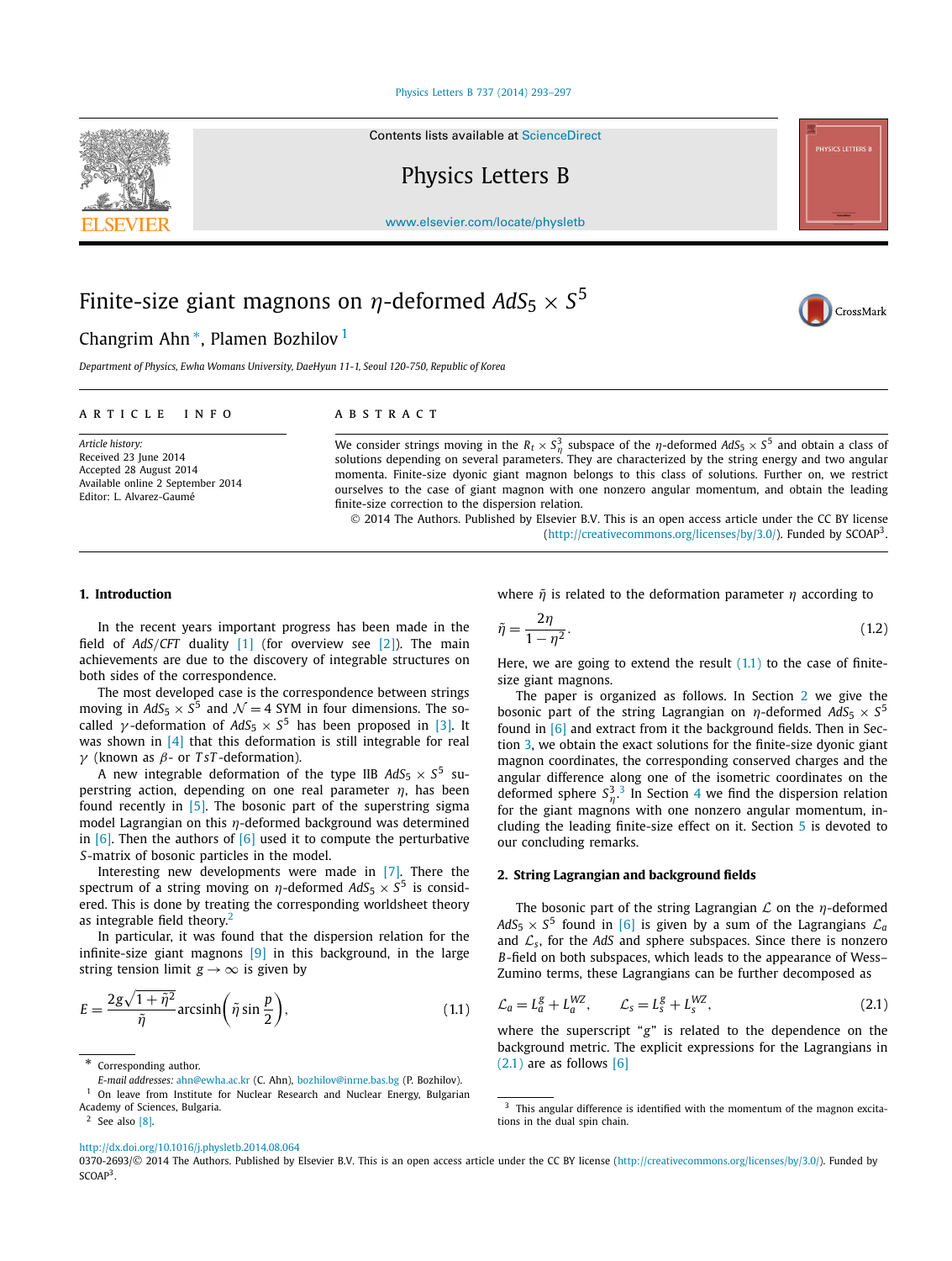<span id="page-1-0"></span>
$$
L_a^g = -\frac{T}{2} \gamma^{\alpha\beta} \left[ -\frac{(1+\rho^2)\partial_\alpha t \partial_\beta t}{1-\tilde{\eta}^2 \rho^2} + \frac{\partial_\alpha \rho \partial_\beta \rho}{(1+\rho^2)(1-\tilde{\eta}^2 \rho^2)} + \frac{\rho^2 \partial_\alpha \zeta \partial_\beta \zeta}{1+\tilde{\eta}^2 \rho^4 \sin^2 \zeta} + \frac{\rho^2 \cos^2 \zeta \partial_\alpha \psi_1 \partial_\beta \psi_1}{1+\tilde{\eta}^2 \rho^4 \sin^2 \zeta} + \rho^2 \sin^2 \zeta \partial_\alpha \psi_2 \partial_\beta \psi_2 \right],
$$
(2.2)

$$
L_a^{WZ} = \frac{T}{2} \tilde{\eta} \epsilon^{\alpha \beta} \frac{\rho^4 \sin 2\zeta}{1 + \tilde{\eta}^2 \rho^4 \sin^2 \zeta} \partial_\alpha \psi_1 \partial_\beta \zeta,
$$
 (2.3)

$$
L_{s}^{g} = -\frac{T}{2} \gamma^{\alpha\beta} \left[ \frac{(1-r^{2})\partial_{\alpha}\phi \partial_{\beta}\phi}{1+\tilde{\eta}^{2}r^{2}} + \frac{\partial_{\alpha}r\partial_{\beta}r}{(1-r^{2})(1+\tilde{\eta}^{2}r^{2})} + \frac{r^{2}\partial_{\alpha}\xi \partial_{\beta}\xi}{1+\tilde{\eta}^{2}r^{4}\sin^{2}\xi} + \frac{r^{2}\cos^{2}\xi \partial_{\alpha}\phi_{1}\partial_{\beta}\phi_{1}}{1+\tilde{\eta}^{2}r^{4}\sin^{2}\xi} + r^{2}\sin^{2}\xi \partial_{\alpha}\phi_{2}\partial_{\beta}\phi_{2} \right],
$$
\n(2.4)

$$
L_s^{WZ} = -\frac{T}{2}\tilde{\eta}\epsilon^{\alpha\beta}\frac{r^4\sin 2\xi}{1 + \tilde{\eta}^2r^4\sin^2\xi}\partial_\alpha\phi_1\partial_\beta\xi,
$$
 (2.5)

where we introduced the notation

$$
T = g\sqrt{1 + \tilde{\eta}^2}.
$$
\n(2.6)

Comparing (2.2)–(2.5) with the Polyakov string Lagrangian, one can extract the components of the background fields. They are given by

$$
g_{tt} = -\frac{1+\rho^2}{1-\tilde{\eta}^2\rho^2}, \qquad g_{\rho\rho} = \frac{1}{(1+\rho^2)(1-\tilde{\eta}^2\rho^2)},
$$
  
\n
$$
g_{\zeta\zeta} = \frac{\rho^2}{1+\tilde{\eta}^2\rho^4\sin^2\zeta}
$$
  
\n
$$
g_{\psi_1\psi_1} = \frac{\rho^2\cos^2\zeta}{1+\tilde{\eta}^2\rho^4\sin^2\zeta}, \qquad g_{\psi_2\psi_2} = \rho^2\sin^2\zeta,
$$
  
\n
$$
b_{\psi_1\zeta} = \tilde{\eta}\frac{\rho^4\sin 2\zeta}{1+\tilde{\eta}^2\rho^4\sin^2\zeta}.
$$
\n(2.7)

$$
g_{\phi\phi} = \frac{1 - r^2}{1 + \tilde{\eta}^2 r^2}, \qquad g_{rr} = \frac{1}{(1 - r^2)(1 + \tilde{\eta}^2 r^2)},
$$
  
\n
$$
g_{\xi\xi} = \frac{r^2}{1 + \tilde{\eta}^2 r^4 \sin^2 \xi}
$$
  
\n
$$
g_{\phi_1\phi_1} = \frac{r^2 \cos^2 \xi}{1 + \tilde{\eta}^2 r^4 \sin^2 \xi}, \qquad g_{\phi_2\phi_2} = r^2 \sin^2 \xi,
$$
  
\n
$$
b_{\phi_1\xi} = -\tilde{\eta} \frac{r^4 \sin 2\xi}{1 + \tilde{\eta}^2 r^4 \sin^2 \xi}.
$$
\n(2.8)

Since we are going to consider giant magnon solutions, we restrict ourselves to the  $R_t \times S_\eta^3$  subspace, which corresponds to the following choice in *AdS*η

$$
\rho=0,\qquad \zeta=0,\qquad \psi_1=\psi_2=0\quad\Rightarrow\quad b_{\psi_1\zeta}=0.
$$

On  $S_{\eta}^5$  we first introduce the angle  $\tilde{\theta}$  in the following way

 $r = \sin \tilde{\theta}$ ,

which leads to

$$
ds_{S_{\eta}^5}^2 = \frac{\cos^2 \tilde{\theta}}{1 + \tilde{\eta}^2 \sin^2 \tilde{\theta}} d\phi^2 + \frac{d\tilde{\theta}^2}{1 + \tilde{\eta}^2 \sin^2 \tilde{\theta}} + \frac{\sin^2 \tilde{\theta}}{1 + \tilde{\eta}^2 \sin^4 \tilde{\theta} \sin^2 \xi} d\xi^2 + \frac{\sin^2 \tilde{\theta} \cos^2 \xi}{1 + \tilde{\eta}^2 \sin^4 \tilde{\theta} \sin^2 \xi} d\phi_1^2 + \sin^2 \tilde{\theta} \sin^2 \xi d\phi_2^2, b_{\phi_1 \xi} = -\tilde{\eta} \frac{\sin^4 \tilde{\theta} \sin 2\xi}{1 + \tilde{\eta}^2 \sin^4 \tilde{\theta} \sin^2 \xi}.
$$

Now, to go to  $S^3_\eta$ , we can safely set  $\phi = 0$ ,  $\tilde{\theta} = \frac{\pi}{2}$  (we also exchange  $\phi_1$  and  $\phi_2$  and replace  $\xi$  with  $\theta$ ). Thus, the background seen by the string moving in the  $R_t \times S_\eta^3$  subspace can be written as

$$
g_{tt} = -1, \t g_{\phi_1\phi_1} = \sin^2\theta, \t g_{\phi_2\phi_2} = \frac{\cos^2\theta}{1 + \tilde{\eta}^2 \sin^2\theta},
$$

$$
g_{\theta\theta} = \frac{1}{1 + \tilde{\eta}^2 \sin^2\theta}, \t b_{\phi_2\theta} = -\tilde{\eta} \frac{\sin 2\theta}{1 + \tilde{\eta}^2 \sin^2\theta}.
$$
(2.9)

#### **3. Exact results**

Here and further on we will work in conformal gauge when  $\gamma^{\alpha\beta}$  = diag(-1, 1) and the string Lagrangian and Virasoro constraints have the form

$$
L_s = \frac{T}{2}(G_{00} - G_{11} + 2B_{01}),
$$
\n(3.1)

$$
G_{00} + G_{11} = 0, \t G_{01} = 0. \t (3.2)
$$

Above

$$
G_{\alpha\beta} = g_{MN}\partial_{\alpha}X^M\partial_{\beta}X^N, \qquad B_{\alpha\beta} = b_{MN}\partial_{\alpha}X^M\partial_{\beta}X^N
$$

are the fields induced on the string worldsheet. For the case under consideration

$$
X^M = (t, \phi_1, \phi_2, \theta).
$$

The corresponding nonzero components of  $g_{MN}$  and  $b_{MN}$  are given in (2.9).

Now, we impose the following ansatz for the string embedding

$$
t(\tau, \sigma) = \kappa \tau, \qquad \phi_i(\tau, \sigma) = \omega_i \tau + F_i(\xi),
$$
  

$$
\theta(\tau, \sigma) = \theta(\xi), \qquad \xi = \alpha \sigma + \beta \tau, \quad i = 1, 2,
$$
 (3.3)

where  $\tau$  and  $\sigma$  are the string world-sheet coordinates,  $F_i(\xi)$ ,  $\theta(\xi)$ are arbitrary functions of  $\xi$ , and  $\kappa$ *,*  $\omega_i$ *,*  $\alpha$ *,*  $\beta$  are parameters.

Replacing  $(3.3)$  into  $(3.1)$  one finds the following solutions of the equations of motion for  $\phi_i(\tau, \sigma)$  (we introduced the notation  $\chi \equiv \cos^2 \theta$ )

$$
\phi_1(\tau,\sigma) = \omega_1 \tau + \frac{1}{\alpha^2 - \beta^2} \int d\xi \left( \frac{C_1}{1 - \chi} + \beta \omega_1 \right),\tag{3.4}
$$

$$
\phi_2(\tau,\sigma) = \omega_2 \tau + \frac{1}{\alpha^2 - \beta^2}
$$

$$
\times \int d\xi \left[ \frac{(1 + \tilde{\eta}^2)C_2}{\chi} + \beta \omega_2 - \tilde{\eta}^2 C_2 \right],
$$
(3.5)

where  $C_1$ ,  $C_2$  are integration constants.

By using  $(3.4)$ ,  $(3.5)$ , one can show that the Virasoro constraints (3.2) take the form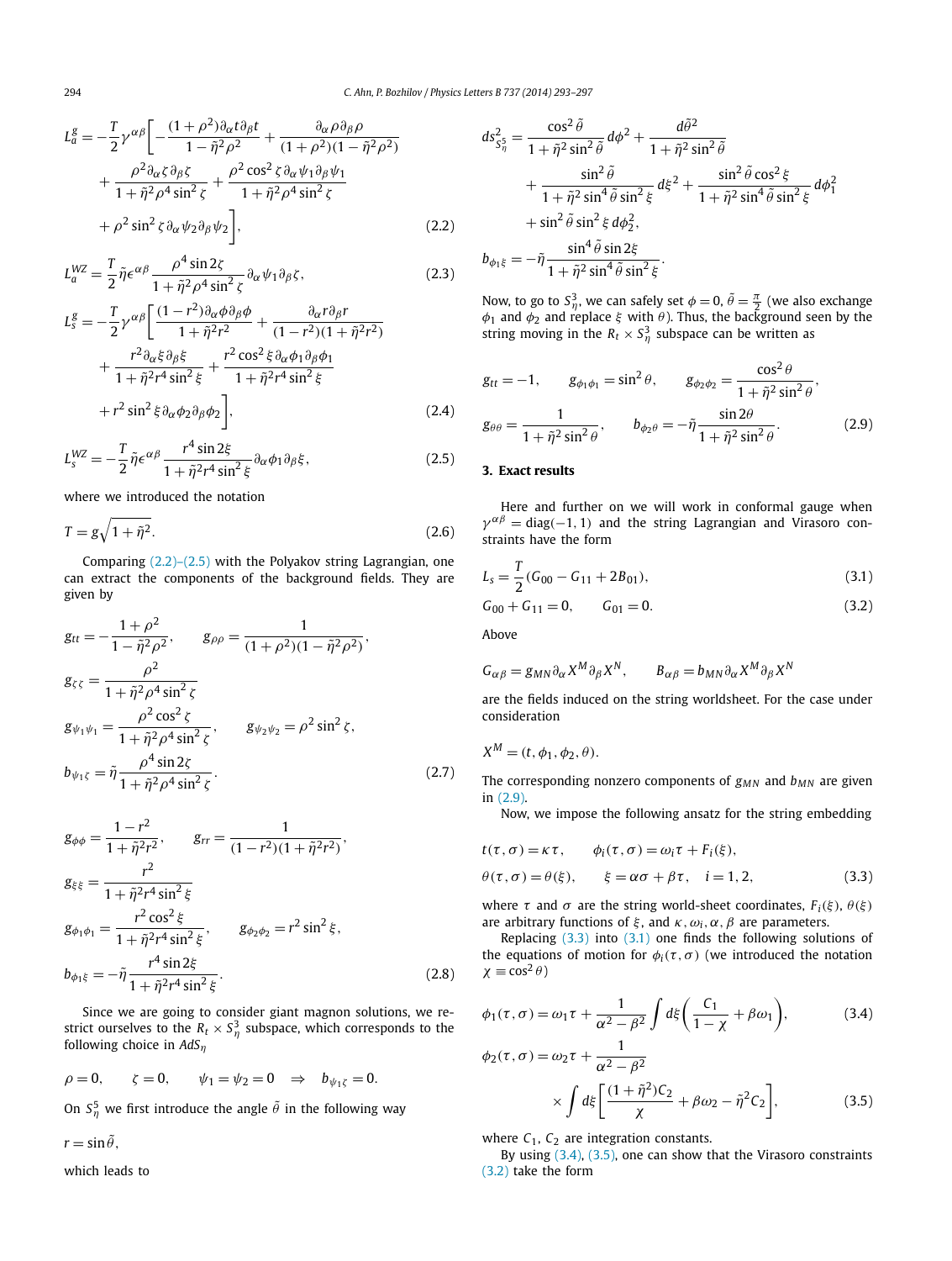<span id="page-2-0"></span>
$$
\left(\frac{d\chi}{d\xi}\right)^2 = \frac{4\chi(1-\chi)[1+\tilde{\eta}^2(1-\chi)]}{(\alpha^2-\beta^2)^2} \times \left[ (\alpha^2+\beta^2)\kappa^2 - \frac{C_1^2}{1-\chi} - C_2^2 \frac{1+\tilde{\eta}^2(1-\chi)}{\chi} -\alpha^2\omega_1^2(1-\chi) - \alpha^2\omega_2^2 \frac{\chi}{1+\tilde{\eta}^2(1-\chi)} \right],\tag{3.6}
$$

$$
\omega_1 C_1 + \omega_2 C_2 + \beta \kappa^2 = 0. \tag{3.7}
$$

Next, we solve  $(3.7)$  with respect to  $C_1$  and replace the solution into (3.6). The result is

$$
\left(\frac{d\chi}{d\xi}\right)^2 = \frac{4}{(\alpha^2 - \beta^2)^2} \alpha^2 \tilde{\eta}^2 \omega_1^2 (\chi_\eta - \chi)(\chi_p - \chi) \times (\chi - \chi_m)(\chi - \chi_n),
$$
\n(3.8)

where

$$
\chi_{\eta} + \chi_{p} + \chi_{m} + \chi_{n}
$$
\n
$$
= -\frac{\alpha^{2}[\omega_{2}^{2} - \omega_{1}^{2} + \tilde{\eta}^{2}(\kappa^{2} - 3\omega_{1}^{2})] + \tilde{\eta}^{2}\beta^{2}\kappa^{2} + \tilde{\eta}^{4}C_{2}^{2}}{\alpha^{2}\tilde{\eta}^{2}\omega_{1}^{2}},
$$
\n(3.9)

$$
\chi_p \chi_\eta + (\chi_p + \chi_\eta) \chi_n + \chi_m (\chi_p + \chi_\eta + \chi_n)
$$
  
= 
$$
\frac{1}{\tilde{\eta}^2 \alpha^2 \omega_1^4} \{ \beta^2 \kappa^2 [\tilde{\eta}^2 (\kappa^2 - 2\omega_1^2) - \omega_1^2] + 2C_2 \beta \tilde{\eta}^2 \kappa^2 \omega_2
$$
  
+ 
$$
\alpha^2 \omega_1^2 [(2 + 3\tilde{\eta}^2) \omega_1^2 - \omega_2^2 - (1 + 2\tilde{\eta}^2) \kappa^2 ]
$$
  
+ 
$$
C_2^2 \tilde{\eta}^2 (\omega_2^2 - (2 + 3\tilde{\eta}^2) \omega_1^2 ) \}, \qquad (3.10)
$$

$$
\chi_m \chi_n \chi_p + \chi_m \chi_n \chi_\eta + \chi_m \chi_p \chi_\eta + \chi_n \chi_p \chi_\eta
$$
  
= 
$$
-\frac{1 + \tilde{\eta}^2}{\tilde{\eta}^2 \alpha^2 \omega_1^4} \Big[ C_2^2 \big( 1 + 3\tilde{\eta}^2 \big) \omega_1^2 - 2C_2 \beta \kappa^2 \omega_2 - C_2^2 \omega_2^2 - (\kappa^2 - \omega_1^2) \big( \beta^2 \kappa^2 - \alpha^2 \omega_1^2 \big) \Big],
$$
 (3.11)

$$
\chi_m \chi_n \chi_p \chi_\eta = -\frac{C_2^2 (1 + \tilde{\eta}^2)^2}{\tilde{\eta}^2 \alpha^2 \omega_1^2}.
$$
\n(3.12)

The solution  $\xi(\chi)$  of (3.8) is

$$
\xi(\chi) = \frac{\alpha^2 - \beta^2}{\tilde{\eta}\alpha\omega_1\sqrt{(\chi_\eta - \chi_m)(\chi_p - \chi_n)}}
$$

$$
\times \mathbf{F}\left(\arcsin\sqrt{\frac{(\chi_\eta - \chi_m)(\chi_p - \chi)}{(\chi_p - \chi_m)(\chi_\eta - \chi)}}, \frac{(\chi_p - \chi_m)(\chi_\eta - \chi_n)}{(\chi_\eta - \chi_m)(\chi_p - \chi_n)}\right), \tag{3.13}
$$

where **F** is the incomplete elliptic integral of first kind and

$$
\chi_{\eta} > \chi_{p} > \chi > \chi_{m} > \chi_{n}.
$$

Inverting  $ξ(χ)$  to  $χ(ξ)$ , one finds

$$
\chi(\xi) = \frac{\chi_{\eta}(\chi_p - \chi_n)\mathbf{DN}^2(x, m) + (\chi_{\eta} - \chi_p)\chi_n}{(\chi_p - \chi_n)\mathbf{DN}^2(x, m) + \chi_{\eta} - \chi_p},
$$
(3.14)

where  $DN(x, m)$  is one of the Jacobi elliptic functions and

$$
x = \frac{\tilde{\eta}\alpha\omega_1\sqrt{(\chi_\eta - \chi_m)(\chi_p - \chi_n)}}{\alpha^2 - \beta^2}\xi,
$$
  

$$
m = \frac{(\chi_p - \chi_m)(\chi_\eta - \chi_n)}{(\chi_\eta - \chi_m)(\chi_p - \chi_n)}.
$$

By using  $(3.8)$  we can find the explicit solutions for the isometric angles  $\phi_1$ ,  $\phi_2$ . They are given by

$$
\phi_1(\tau,\sigma) = \omega_1 \tau + \frac{1}{\tilde{\eta}\alpha\omega_1^2(\chi_\eta - 1)\sqrt{(\chi_\eta - \chi_m)(\chi_p - \chi_n)}}
$$
\n
$$
\times \left\{ \left[ \beta(\kappa^2 + \omega_1^2(\chi_\eta - 1) + C_2\omega_2) \right] \right\}
$$
\n
$$
\times \mathbf{F} \left( \arcsin \sqrt{\frac{(\chi_\eta - \chi_m)(\chi_p - \chi)}{(\chi_p - \chi_m)(\chi_\eta - \chi)}}, m \right)
$$
\n
$$
- \frac{(\chi_\eta - \chi_p)(\beta\kappa^2 + C_2\omega_2)}{1 - \chi_p}
$$
\n
$$
\times \mathbf{\Pi} \left( \arcsin \sqrt{\frac{(\chi_\eta - \chi_m)(\chi_p - \chi)}{(\chi_p - \chi_m)(\chi_\eta - \chi)}}, -\frac{(\chi_\eta - 1)(\chi_p - \chi_m)}{(1 - \chi_p)(\chi_\eta - \chi_m)}, m \right) \right\}, \tag{3.15}
$$

where  $\Pi$  is the incomplete elliptic integral of third kind.

$$
\phi_2(\tau,\sigma) = \omega_2 \tau + \frac{1}{\tilde{\eta}\alpha\omega_1\chi_\eta\sqrt{(\chi_\eta - \chi_m)(\chi_p - \chi_n)}}
$$
  
\n
$$
\times \left\{ \left[ C_2(1 - \tilde{\eta}^2(\chi_\eta - 1)) + \beta\omega_2\chi_\eta \right] \times \mathbf{F} \left( \arcsin \sqrt{\frac{(\chi_\eta - \chi_m)(\chi_p - \chi)}{(\chi_p - \chi_m)(\chi_\eta - \chi)}}, m \right) \right\}
$$
  
\n
$$
+ \frac{C_2(1 + \tilde{\eta}^2)(\chi_\eta - \chi_p)}{\chi_p}
$$
  
\n
$$
\times \Pi \left( \arcsin \sqrt{\frac{(\chi_\eta - \chi_m)(\chi_p - \chi)}{(\chi_p - \chi_m)(\chi_\eta - \chi)}}, \frac{\chi_\eta(\chi_p - \chi_m)}{(\chi_\eta - \chi_m)\chi_p}, m \right) \right\}.
$$
 (3.16)

Now, let us go to the computations of the conserved charges  $Q_{\mu}$ , i.e. the string energy  $E_s$  and the two angular momenta  $J_1$ ,  $J_2$ . Starting with

$$
Q_{\mu} = \int d\sigma \frac{\partial \mathcal{L}}{\partial(\partial_{\tau} X^{\mu})}, \quad X^{\mu} = (t, \phi_1, \phi_2),
$$

and applying the ansatz  $(3.3)$ , one finds

$$
E_{s} = \frac{T}{\tilde{\eta}} \left( 1 - \frac{\beta^{2}}{\alpha^{2}} \right) \frac{\kappa}{\omega_{1}}
$$
  
\n
$$
\times \int_{\chi_{m}}^{\chi_{p}} \frac{d\chi}{\sqrt{(\chi_{\eta} - \chi)(\chi_{p} - \chi)(\chi - \chi_{m})(\chi - \chi_{n})}},
$$
(3.17)  
\n
$$
J_{1} = \frac{T}{\tilde{\eta}} \left[ \left( 1 - \frac{\beta(\beta\kappa^{2} + C_{2}\omega_{2})}{\alpha^{2}\omega_{1}^{2}} \right) \right]
$$
  
\n
$$
\times \int_{\chi_{m}}^{\chi_{p}} \frac{d\chi}{\sqrt{(\chi_{\eta} - \chi)(\chi_{p} - \chi)(\chi - \chi_{m})(\chi - \chi_{n})}}
$$
  
\n
$$
- \int_{\chi_{m}}^{\chi_{p}} \frac{\chi d\chi}{\sqrt{(\chi_{\eta} - \chi)(\chi_{p} - \chi)(\chi - \chi_{m})(\chi - \chi_{n})}} ,
$$
(3.18)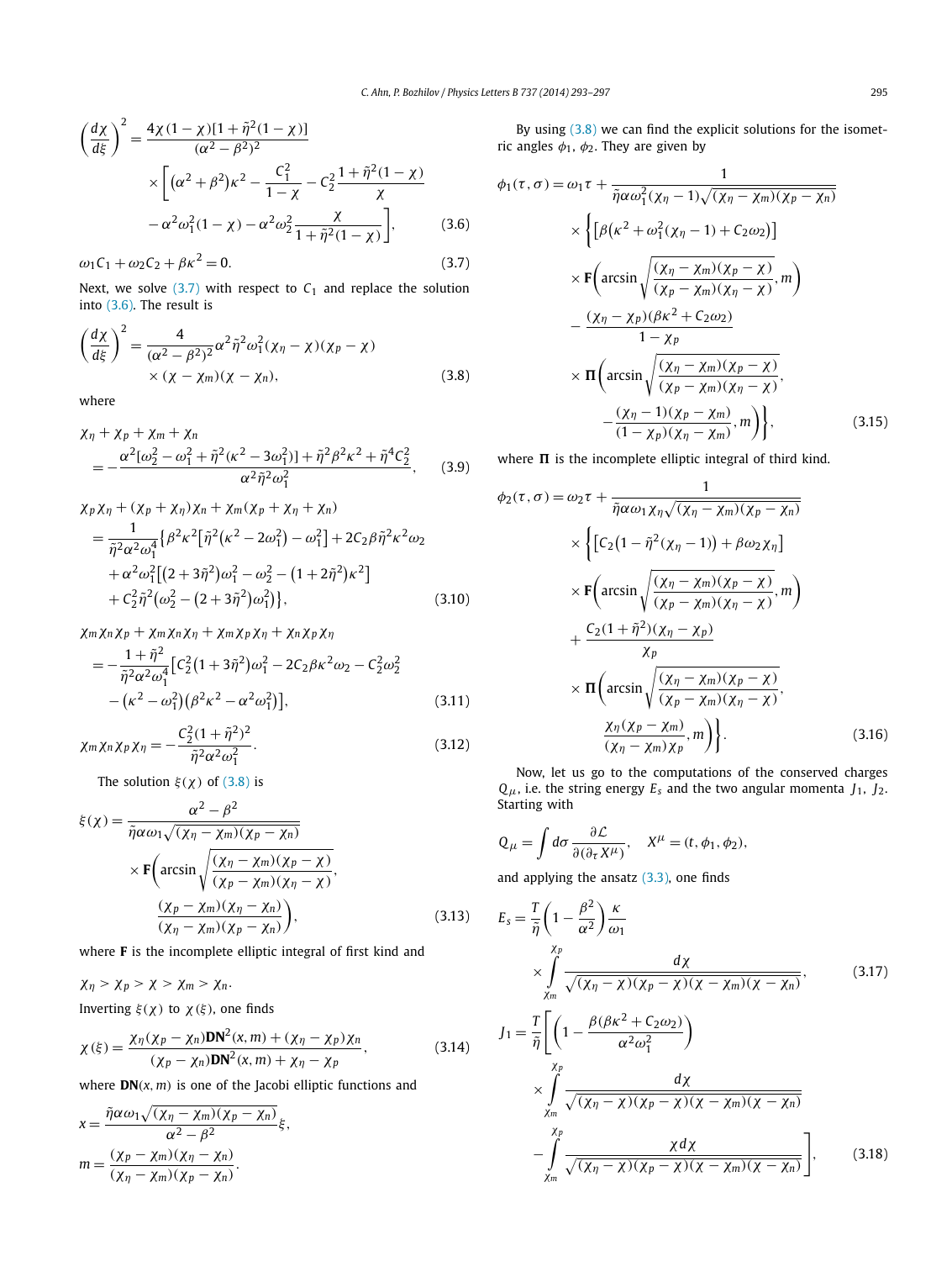<span id="page-3-0"></span>
$$
J_2 = \frac{T}{\tilde{\eta}^3} \Biggl[ \left( 1 + \frac{1}{\tilde{\eta}^2} \right) \frac{\omega_2}{\omega_1} \times \int_{\chi_m} \frac{d\chi}{(1 + \frac{1}{\tilde{\eta}^2} - \chi)\sqrt{(\chi_\eta - \chi)(\chi_p - \chi)(\chi - \chi_m)(\chi - \chi_n)}} \n- \left( \frac{\omega_2}{\omega_1} - \tilde{\eta}^2 \frac{\beta C_2}{\alpha^2 \omega_1} \right) \times \int_{\chi_m} \frac{d\chi}{\sqrt{(\chi_\eta - \chi)(\chi_p - \chi)(\chi - \chi_m)(\chi - \chi_n)}} \Biggr].
$$
\n(3.19)

We will need also the expression for the angular difference  $\Delta\phi_1$ . The computations give the following result

$$
\Delta \phi_1 = \frac{1}{\tilde{\eta}} \left[ \frac{\beta}{\alpha} \int_{\chi_m}^{\chi_p} \frac{d\chi}{\sqrt{(\chi_\eta - \chi)(\chi_p - \chi)(\chi - \chi_m)(\chi - \chi_n)}} - \left( \frac{\beta \kappa^2}{\alpha \omega_1^2} + \frac{\omega_2 C_2}{\alpha \omega_1^2} \right) \times \int_{\chi_m}^{\chi_p} \frac{d\chi}{(1 - \chi)\sqrt{(\chi_\eta - \chi)(\chi_p - \chi)(\chi - \chi_m)(\chi - \chi_n)}} \right].
$$
\n(3.20)

Solving the integrals in  $(3.17)$ – $(3.20)$  and introducing the notations

$$
v = -\frac{\beta}{\alpha}, \qquad u = \frac{\omega_2}{\omega_1}, \qquad W = \frac{\kappa^2}{\omega_1^2}, \qquad K_2 = \frac{C_2}{\alpha \omega_1},
$$
  

$$
\epsilon = \frac{(\chi_\eta - \chi_p)(\chi_m - \chi_n)}{(\chi_\eta - \chi_m)(\chi_p - \chi_n)}, \tag{3.21}
$$

we finally obtain

$$
E_{s} = \frac{2T}{\tilde{\eta}} \frac{(1 - v^{2})\sqrt{W}}{\sqrt{(x_{\eta} - \chi_{m})(\chi_{p} - \chi_{n})}} \mathbf{K}(1 - \epsilon),
$$
\n(3.22)\n
$$
J_{1} = \frac{2T}{\tilde{\eta}\sqrt{(x_{\eta} - \chi_{m})(\chi_{p} - \chi_{n})}} \left[ (1 - v^{2}W + K_{2}uv - \chi_{\eta}) \right]
$$

$$
\times \mathbf{K}(1-\epsilon) + (\chi_{\eta} - \chi_{p}) \mathbf{\Pi} \left( \frac{\chi_{p} - \chi_{m}}{\chi_{\eta} - \chi_{m}}, 1-\epsilon \right) \bigg], \qquad (3.23)
$$

$$
J_2 = \frac{2T}{\tilde{\eta}^3 \sqrt{(X\eta - Xm)(Xp - Xn)}}
$$
  
\n
$$
\times \left\{ \frac{(1 + \frac{1}{\tilde{\eta}^2})u}{(1 + \frac{1}{\tilde{\eta}^2} - X\eta)} \left[ \mathbf{K}(1 - \epsilon) - \frac{X\eta - Xp}{1 + \frac{1}{\tilde{\eta}^2} - Xp} \right] \right\}
$$
  
\n
$$
\times \Pi \left( \frac{(Xp - Xm)(1 + \frac{1}{\tilde{\eta}^2} - Xp)}{(X\eta - Xm)(1 + \frac{1}{\tilde{\eta}^2} - Xp)}, 1 - \epsilon \right) \right]
$$
  
\n
$$
- (u + \tilde{\eta}^2 K_2 v) \mathbf{K}(1 - \epsilon) \right\},
$$
\n(3.24)

$$
\Delta \phi_1 = \frac{2}{\tilde{\eta} \sqrt{(\chi_\eta - \chi_m)(\chi_p - \chi_n)}}\n\times \left\{\n\frac{vW - K_2 u}{(\chi_\eta - 1)(1 - \chi_p)} \left[ (\chi_\eta - \chi_p)\n\times \Pi \left( -\frac{(\chi_\eta - 1)(\chi_p - \chi_m)}{(\chi_\eta - \chi_m)(1 - \chi_p)}, 1 - \epsilon \right)\n- (1 - \chi_p) \mathbf{K}(1 - \epsilon) \right] - v\mathbf{K}(1 - \epsilon)\n\right\},
$$
\n(3.25)

where **K** and  $\Pi$  are the complete elliptic integrals of first and third kind.

### **4. Small** ϵ**-expansions and dispersion relation**

In this section we restrict ourselves to the simpler case of giant magnons with one nonzero angular momentum. To this end, we set the second isometric angle  $\phi_2 = 0$ . From the solution [\(3.16\)](#page-2-0) it is clear that  $\phi_2$  is zero when

$$
\omega_2 = C_2 = 0,
$$

or equivalently (see (3.21))

 $u = K_2 = 0.$ 

Then it follows from [\(3.12\)](#page-2-0) that  $\chi_n = 0$  because  $\chi_\eta > \chi_p > \chi_m > 0$ for the finite-size case. In addition, we express  $\chi_m$  through the other parameters in correspondence with (3.21)

$$
\chi_m = \frac{\chi_\eta \chi_p}{\chi_\eta - (1 - \epsilon) \chi_p} \epsilon.
$$

As a cosequence  $(3.9)$ – $(3.11)$  take the form

$$
\frac{(1-\epsilon)\chi_p^2 - 2\epsilon\chi_p\chi_\eta - \chi_\eta^2}{\chi_\eta - (1-\epsilon)\chi_p} + 3 - (1+\nu^2)W + \frac{1}{\tilde{\eta}^2} = 0,\qquad(4.1)
$$
  

$$
\chi_p\chi_\eta + \frac{\epsilon\chi_p\chi_\eta(\chi_p + \chi_\eta)}{\chi_{p-1}(1-\epsilon)\chi_p}
$$

$$
\chi_{\eta} - (1 - \epsilon) \chi_{p}
$$
  
 
$$
- \frac{2 - (1 + v^{2})W + (3 - (2 + v^{2}(2 - W))W)\tilde{\eta}^{2}}{\tilde{\eta}^{2}} = 0, \quad (4.2)
$$

$$
\frac{\epsilon \chi_p^2 \chi_\eta^2}{\chi_\eta - (1 - \epsilon) \chi_p} - \frac{(1 + \tilde{\eta}^2)(1 - W)(1 - v^2 W)}{\tilde{\eta}^2} = 0.
$$
 (4.3)

In order to obtain the leading finite-size effect on the dispersion relation, we consider the limit  $\epsilon \rightarrow 0$  in (4.1)–(4.3) first. We will use the following small  $\epsilon$ -expansions for the remaining parameters

$$
\begin{aligned} \chi_{\eta} &= \chi_{\eta 0} + (\chi_{\eta 1} + \chi_{\eta 2} \log \epsilon) \epsilon \\ \chi_{p} &= \chi_{p 0} + (\chi_{p 1} + \chi_{p 2} \log \epsilon) \epsilon, \\ \nu &= \nu_{0} + (\nu_{1} + \nu_{2} \log \epsilon) \epsilon, \\ W &= 1 + W_{1} \epsilon. \end{aligned} \tag{4.4}
$$

Replacing (4.4) into (4.1)–(4.3) and expanding in  $\epsilon$  one finds the following solution of the resulting equations

$$
\chi_{p0} = 1 - v_0^2, \qquad \chi_{p1} = 1 - v_0^2 - 2v_0v_1 - \frac{(1 - v_0^2)^2}{1 + \tilde{\eta}^2 v_0^2},
$$
  
\n
$$
\chi_{p2} = -2v_0v_2,
$$
  
\n
$$
\chi_{\eta0} = 1 + \frac{1}{\tilde{\eta}^2}, \qquad \chi_{\eta1} = \chi_{\eta2} = 0,
$$
  
\n
$$
W_1 = -\frac{(1 + \tilde{\eta}^2)(1 - v_0^2)}{1 + \tilde{\eta}^2 v_0^2}.
$$
\n(4.5)

Next, we expand  $\Delta \phi_1$  in  $\epsilon$  and impose the condition that the resulting expression does not depend on  $\epsilon$ . After using (4.5) this gives

$$
\Delta \phi_1 = 2 \arccot \left( v_0 \sqrt{\frac{1 + \tilde{\eta}^2}{1 - v_0^2}} \right) \tag{4.6}
$$

and two equations with solution